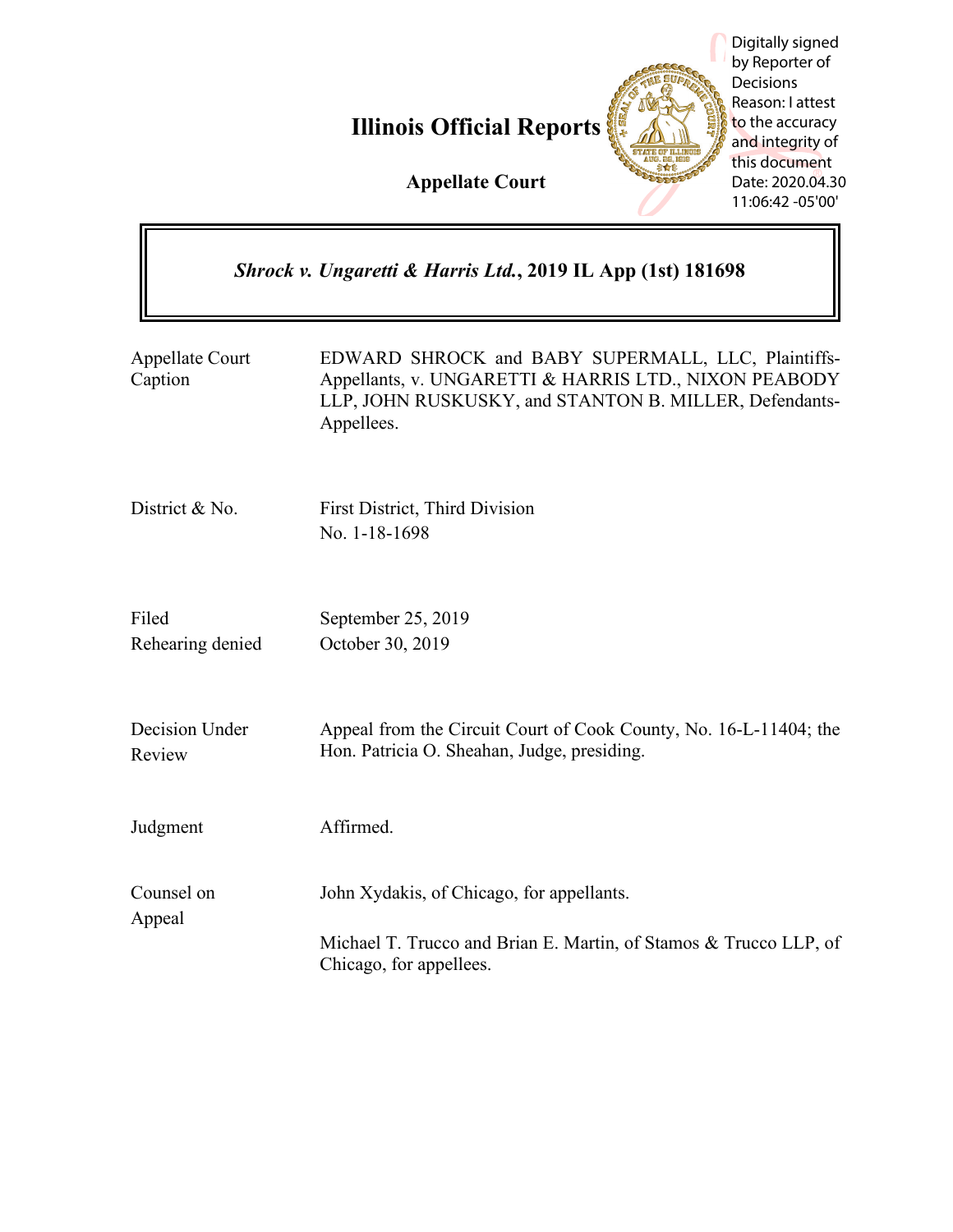Panel PRESIDING JUSTICE ELLIS delivered the judgment of the court, with opinion. Justices Fitzgerald Smith and Howse concurred in the judgment and opinion.

### **OPINION**

¶ 1 In November 2016, plaintiffs, Edward Shrock and Baby Supermall, LLC (BSM), sued the law firms Ungaretti & Harris Ltd. (Ungaretti) and Nixon Peabody LLP (Nixon Peabody) (with whom Ungaretti merged) and two of their attorneys, John Ruskusky and Stanton B. Miller. The crux of Shrock's complaint was that defendants aided and abetted one of their clients, Robert Meier, in violating an injunction that Shrock obtained against Meier. The circuit court dismissed Shrock's lawsuit, among other reasons, as time-barred under the two-year statute of limitations applicable to actions against attorneys for conduct arising from their rendition of professional services. We affirm.

#### ¶ 2 BACKGROUND

¶ 3 We draw our facts from two sources. First, the allegations of the second amended complaint, which we take as true at the pleading stage. See *Goral v. Dart*, 2019 IL App (1st) 181646, ¶ 6. We also judicially notice various filings in the underlying cases that prompted this lawsuit, as well as pleadings in this lawsuit. See *People v. Davis*, 65 Ill. 2d 157, 164 (1976).

¶ 4 Because of the issue involved, it is necessary to specifically detail several acts that took place and the dates on which they occurred.

¶ 5 I. Actions Leading Up to Shrock's Lawsuit Against Meier

¶ 6 Plaintiff BSM, an Internet retailer of baby products, is an Illinois limited liability company that was formed in October 2003. BSM is a manager-managed limited liability company with a single manager, Robert Meier, and three members: Meier, plaintiff Shrock, and Baby Supermall, Inc., a corporation of which Shrock was president.

¶ 7 Among its many provisions, BSM's operating agreement granted extraordinarily broad powers to its manager, Meier. Specifically, section 6.1.2 of the agreement gave Meier

> "full, exclusive, and complete discretion, power, and authority, subject in all cases to the other provisions of this Agreement and the requirements of applicable law, to manage, control, administer, and operate the business and affairs of the Company for the purposes herein stated, and to make all decisions affecting such business and affairs."

- ¶ 8 Eventually, Meier came to own 87.5% of BSM, and Shrock owned the remaining 12.5% stake in BSM. According to Shrock, at some point, Meier offered to buy Shrock's 12.5% share, but Shrock was unwilling to sell.
- ¶ 9 As Shrock tells it, a campaign of retribution ensued: First, Meier reduced Shrock's salary from \$75,000 to \$40,000. Then Meier *increased* his own salary, from \$150,000 to \$300,000. And to boot, Meier refused to let Shrock participate in any corporate decision-making.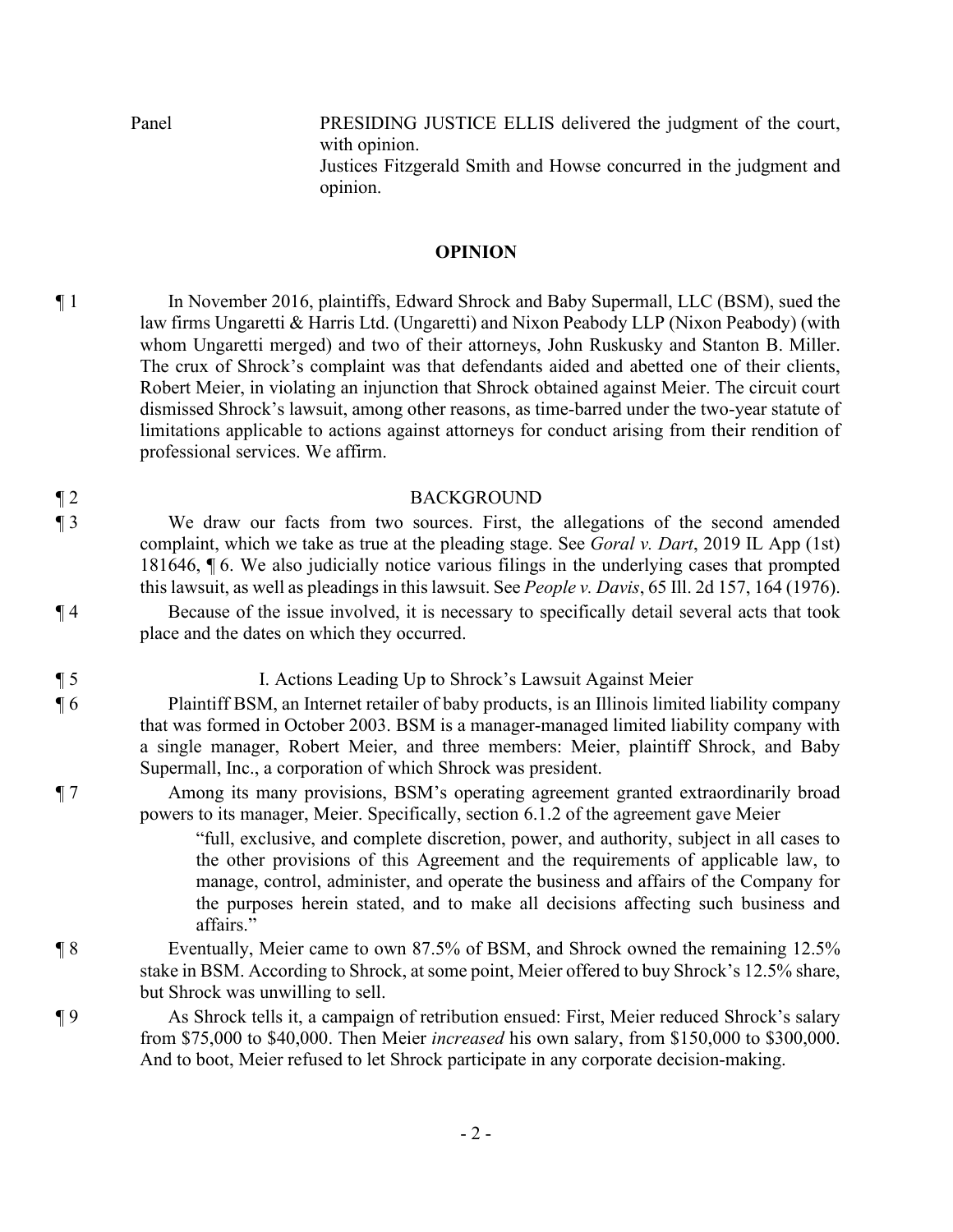- ¶ 10 More problematically, and more pertinent to this case, Meier created a series of agreements that he referred to as "profit sharing" agreements. Under these agreements, BSM, acting through Meier, in his capacity as BSM's manager, and Meier, acting in his individual capacity, agreed that BSM would pay Meier a higher percentage of its profits in exchange for Meier's agreement to defer his salary and guarantee BSM's debts and expenses. According to Shrock, the purpose of these so-called "profit sharing" agreements was to zero out BSM's balance sheet to ensure that BSM had no profits.
- ¶ 11 BSM then hired Meier's wife and stepson and paid them 20% and 10% of BSM's profits, respectively—actions that Shrock alleged violated Illinois law and the operating agreement.
- ¶ 12 II. The 2009 Lawsuit: Shrock Sues Meier for Breach of Fiduciary Duty ¶ 13 In 2009, Shrock sued Meier for breach of fiduciary duty in the circuit court of Cook County (the 2009 Lawsuit). Defendants Ruskusky and Stanton, attorneys at defendant Ungaretti, represented Meier.
- ¶ 14 A. The 2010 Injunction Against Meier
- ¶ 15 On May 18, 2010, after finding a likelihood that Meier had breached his fiduciary duty to Shrock, the circuit court entered an injunction against Meier. Relevant here, the order did two things: (1) it barred Meier from making any further payments to himself, his wife, or his son under the guise of "profit sharing" and (2) it limited Meier from paying himself, his wife, or his son salaries in excess of \$350,000, \$120,000, and \$110,000, respectively.
- ¶ 16 About 10 months later, Shrock filed a second motion for an injunction to enjoin Meier from paying himself "profit sharing," after Meier allegedly drew down BSM's line of credit by \$700,000 to purchase a house. On March 24, 2011, attorneys with Ungaretti responded to that motion by telling the circuit court there was "no basis for an injunction based upon plaintiff's latest baseless allegations."
- ¶ 17 Then, in May 2012, Shrock filed a motion for a receiver, in which he alleged that Meier "may be" violating the injunction. In response, Meier (through Ruskusky) denied that allegation and insisted that Meier had not taken any profit sharing since the injunction was entered.
- ¶ 18 In August 2012, Shrock filed a petition for rule to show cause against Meier, alleging that he was again violating the injunction. In response, Meier (through Ruskusky) argued that Meier was merely " 'accruing' " money, not actually paying it out.
- ¶ 19 In May 2013, Shrock brought another petition for rule to show cause against Meier. In response, Ruskusky told the court, " 'I assure you that Mr. Meier has fully complied with all court orders.'"
- ¶ 20 In June 2013, Meier filed a motion to modify the injunction. Meier included an affidavit drafted by Ruskusky, in which Meier swore that he had not made any payments under the profit-sharing plans since the injunction went into effect. Instead, he claimed that amounts owed to Meier, his wife, and his son by virtue of the profit-sharing agreements had merely " 'accrued.' "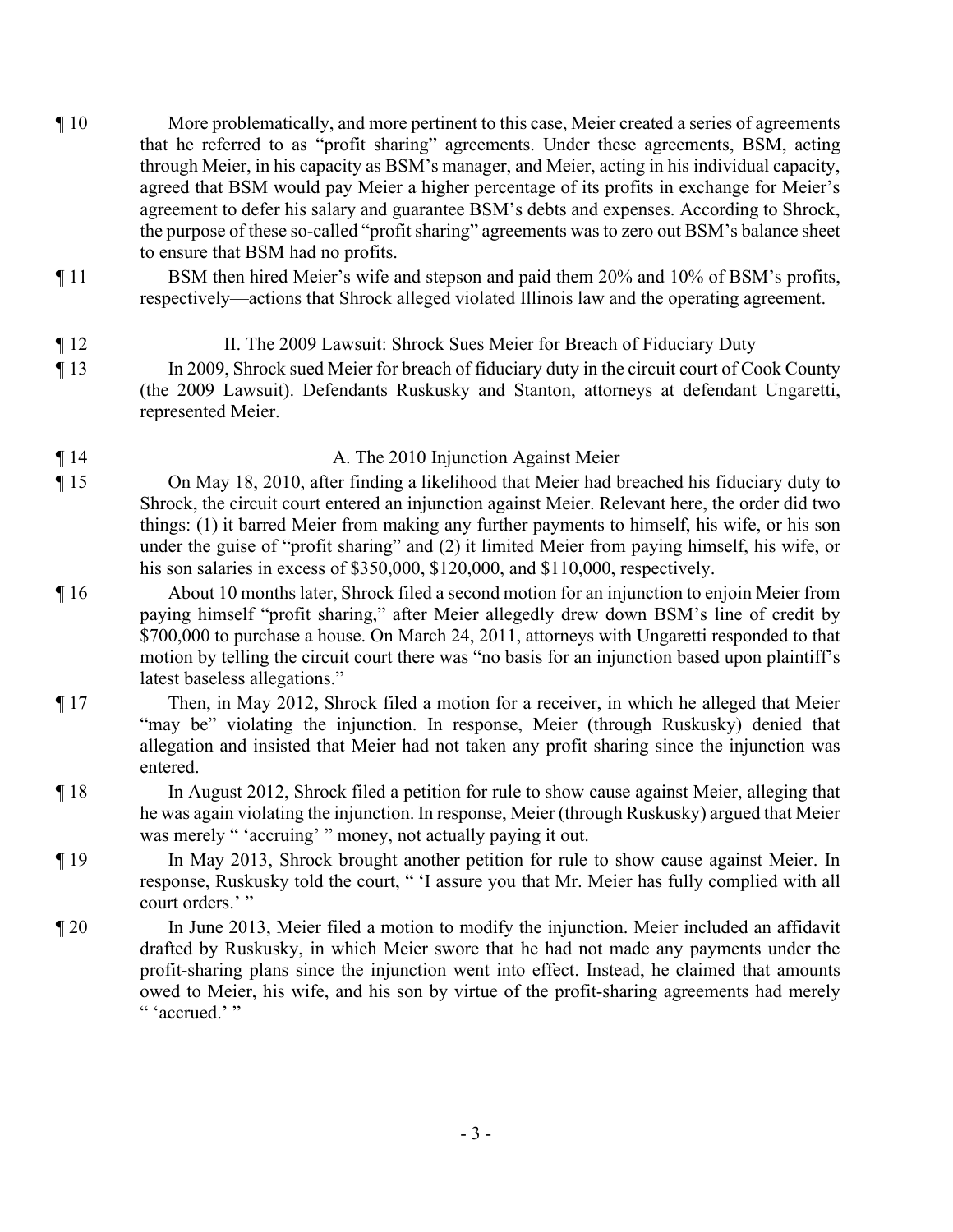## ¶ 21 B. Shrock's August 2, 2013, Filing

- ¶ 22 On August 2, 2013, Shrock filed an opposition to Meier's request to modify the injunction. In it, Shrock again argued that Meier had repeatedly violated the injunction by "just reclassify[ing] the profit sharing as 'bonuses,' 'loans,' and alike." Shrock quoted statements made by Meier's attorney, defendant Ruskusky, to the court: " 'I assure you,' Ruskusky responded, 'Mr. Meier has fully complied with all Court Orders.' All Mr. Meier did was 'accrue the amounts,' Ruskusky went on, let 'Shrock produce documents to back up his claims.'"
- ¶ 23 Shrock did provide backup, he wrote in this filing, via W-2s from Meier, his wife, and stepson, along with other financial data on which Shrock's expert relied to "verify [that] Meier and [his wife and stepson] pocketed the money." In the face of that evidence, Shrock's filing claimed, defendant Ruskusky "reversed his stance. Yes, Meier did pay out these amounts, Ruskusky admitted, but 'they were not profit-sharing payments barred by the injunction but bonuses and salary increases.'"
- ¶ 24 The filing quoted the court: " 'I though[t] you told me all Mr. Meier did was accrue these payments and did not pay them out,' the Court said, 'that was my Order.' You're claiming now that 'they made several hundred thousand dollars in bonuses and salary increases over a couple of years?' the Court asked." Shrock wrote that "[t]he Court didn't buy Ruskusky's claims."
- ¶ 25 Shrock thus requested "an Order of default against Meier and a Rule to Show Cause against him and Ruskusky." In his prayer for relief, Shrock asked, among other things, that the court "sanction[ ] Meier, Ruskusky, and Ungaretti & Harris."
- ¶ 26 C. Shrock Prevails at Trial ¶ 27 On March 5, 2014, the jury found that Meier willfully and wantonly violated his fiduciary
- duties to Shrock and assessed over \$10 million in punitive damages.
- ¶ 28 D. Shrock's March 12, 2014, Filing
- ¶ 29 On March 12, 2014, Shrock filed a motion again claiming a violation of the injunction. As in his August 2013 filing, Shrock claimed that, postinjunction, Meier (1) used BSM's line of credit for a \$788,000 loan to buy a house; (2) paid his wife and son \$682,921 and 667,485, respectively, that he deceptively mislabeled as "bonuses"; and (3) paid himself \$4,047,636 above his \$350,000 salary. He reiterated that he had provided evidence to prove, contrary to Ruskusky's assertions, that Meier and his family had actually been receiving money from BSM, not merely "accruing" it. This filing, again, quoted defendant Ruskusky's assurances to the court that Meier was not violating the injunction, a claim that the court did not accept.
- ¶ 30 III. Meier Declares Bankruptcy ¶ 31 Just over two weeks after the jury verdict against him, on March 20, 2014, Meier filed for bankruptcy. In connection with Meier's bankruptcy petition, an examiner investigated Meier's assets. According to Shrock, the investigation "revealed [that] Meier violated the May 18, 2010 injunction barring any further 'profit sharing' to himself or his family."
- ¶ 32 In July 2014, the bankruptcy court lifted the automatic stay to allow Shrock to pursue his judgment against Meier for breach of fiduciary of duty and violating the injunction. Once the bankruptcy stay was lifted, the circuit court entered judgment against Meier on the jury's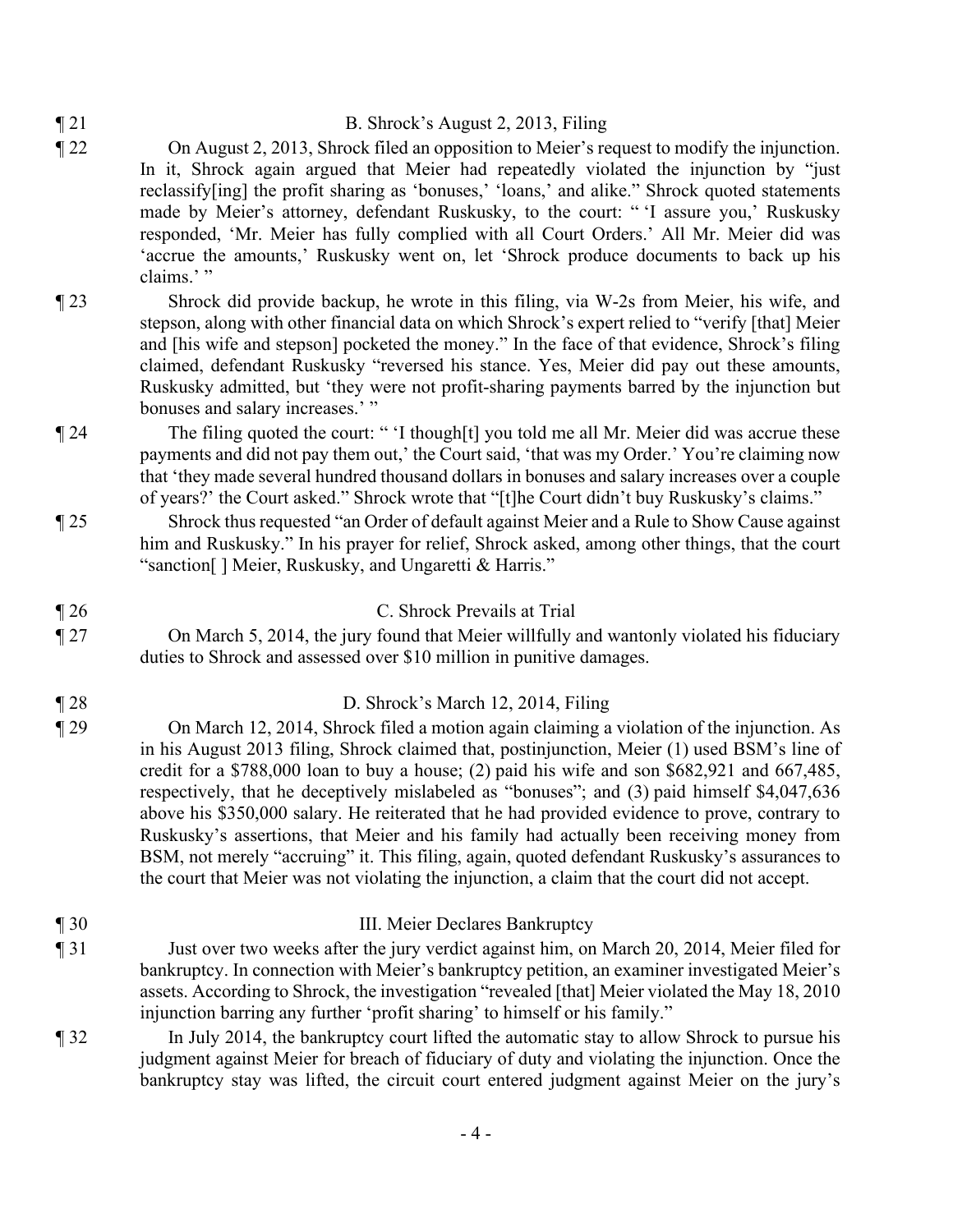verdict for \$11,164,500. According to Shrock, the bankruptcy court later determined that that debt was nondischargeable because Meier was guilty of fraud and breach of fiduciary duty.

¶ 33 A. Shrock's July 14, 2014, Filing in Bankruptcy Court

¶ 34 On July 14, 2014, after defendant Ungaretti filed a claim in Meier's bankruptcy action, Shrock filed an objection, asking the court to disallow that claim for several reasons. Two of those reasons were:

> "12. In fact, *Ungaretti is liable to Shrock for concocting Meier's 'merger' and 'dissolution' strategies solely to divest Schrock, against his will, of his membership interest in the company*. Granewich v. Harding, 985 P.2d 788, 796 (Or. 1999) (Lawyers are not immune from liability when they act with a 'controlling shareholder[ ]' of a 'closely held corporation' who breaches his fiduciary duty by trying to 'squeeze out' a minority shareholder.).

\*\*\*

14. Finally, *Ungaretti's claim should be disallowed because of its misconduct in defending Meier.* Shrock still has pending motions against Ungaretti for failing to produce critical discovery documents and *conspiring with Meier to evade the injunction barring Meier from paying himself and [his wife and stepson] profit sharing*." (Emphases added.)

¶ 35 B. BSM's Putative Complaint Against Meier in Bankruptcy Court ¶ 36 On October 31, 2014, BSM filed a putative complaint against Meier. Much of that complaint's allegations duplicated what Shrock alleged in the complaint at issue in our case. He alleged that, in 2010, BSM borrowed \$788,000 and then days later loaned Meier over \$788,000 so he could buy a house. And before filing for bankruptcy, Meier made numerous financial transfers from BSM to himself, his wife, and his son in violation of the circuit court's 2010 injunction forbidding such transfers.

- ¶ 37 C. November 7, 2014: Meier Answers BSM's Complaint ¶ 38 On November 7, 2014, Meier filed his answer to BSM's putative complaint. In his answer,
	- Meier *admitted* to precisely the same financial transfers of which Shrock had been accusing him for years, to the tune of over \$16.3 million.

## ¶ 39 IV. November 18, 2016: Shrock Files This Lawsuit

- ¶ 40 Just over two years later, on November 18, 2016, Shrock and BSM filed the lawsuit before this court against Ungaretti, Nixon Peabody, and attorneys Ruskusky and Miller.
- ¶ 41 Shrock ultimately filed a second amended complaint, the operative pleading in this case. Ungaretti moved to dismiss, among other reasons, on the basis that plaintiffs' claims were time-barred under the two-year statute of limitations applicable to claims against attorneys for conduct arising out of their provision of professional services. See 735 ILCS 5/13-214.3(b) (West 2016).
- ¶ 42 The circuit court agreed with defendants on this point (among others) and dismissed the complaint with prejudice as time-barred. The court reasoned that, based on Meier's response to BSM's putative complaint in Meier's bankruptcy proceeding, Shrock "had actual knowledge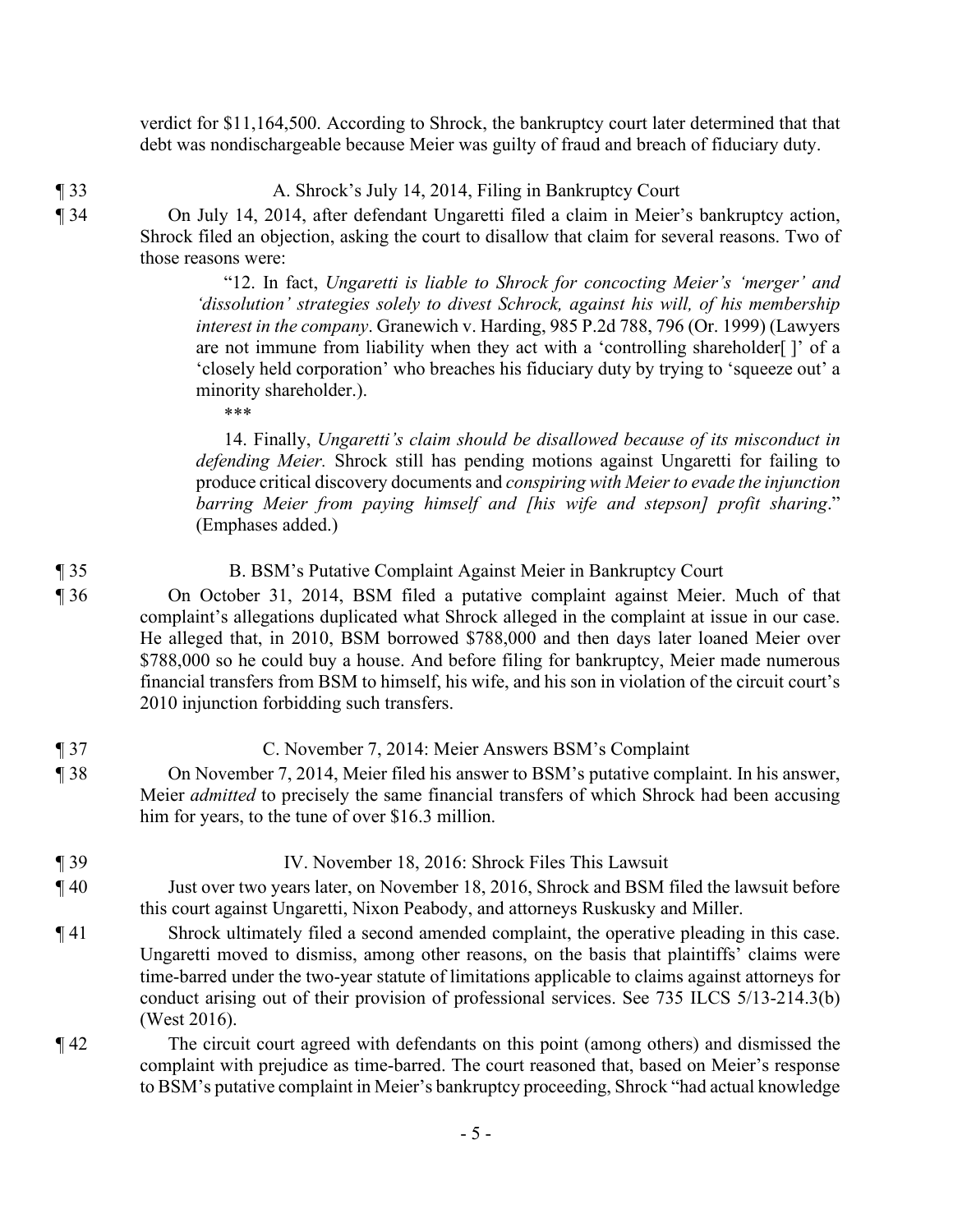of [Meier's] violations of the injunction" no later than November 7, 2014, more than two years before the original complaint was filed. This appeal followed.

¶ 43 ANALYSIS ¶ 44 We may affirm the dismissal of a complaint on any basis supported by the record, regardless of whether it was the basis for the trial court's dismissal. *Tzakis v. Berger Excavating Contractors, Inc.*, 2019 IL App (1st) 170859, ¶ 51. Because we agree with the trial court's dismissal on limitations grounds, we confine our analysis to that issue.

¶ 45 Section 13-214.3(b) of the Code of Civil Procedure provides:

"An action for damages based on tort, contract, or otherwise (i) against an attorney *arising out of an act or omission in the performance of professional services* \*\*\* must be commenced within 2 years from the time the person bringing the action knew or reasonably should have known of the injury for which damages are sought." (Emphasis added.) 735 ILCS 5/13-214.3(b) (West 2016).

¶ 46 At the outset, Shrock sees opportunity in the italicized phrase, "arising out of an act or omission in the performance of professional services." Shrock argues that " 'arising out of' requires the act or omission that caused injury be one the professional 'might reasonably be expected to perform' in fulfilling duties." Applying that rule to this case, Shrock concludes:

> "Here, Ungaretti's acts or omissions included falsely representing to the court and Plaintiffs that Meier was not violating the injunction or Operating Agreement. But these are not 'professional services' that Ungaretti was 'reasonably expected to perform' in 'fulfilling their duties'—they are [tortious], especially when Ungaretti was a fiduciary to Plaintiffs."

- ¶ 47 One immediate problem with this argument: Shrock pleaded claims against Ruskusky and Miller for legal malpractice as well as fraud, and both sets of claims incorporated by reference the same set of common allegations. That is to say, as Shrock sees things, the same allegations that give rise to a claim for legal malpractice against Ruskusky and Miller also support a claim for fraud. Shrock does not explain how a plaintiff can plead a claim, label it "legal malpractice," and then claim that the statute of limitations governing legal malpractice claims does *not* govern the timeliness of that claim. Of course it does.
- ¶ 48 In any event, our supreme court held only five years ago that section 13-214.3 covers all manner of claims that arise from an attorney's provision of professional services, not just legal malpractice claims between a client and lawyer. See *Evanston Insurance Co. v. Riseborough*, 2014 IL 114271, ¶ 23. Indeed, based on *Riseborough*, we applied section 13-214.3(b) to an action much like the one before us, brought by a plaintiff against a law firm and one of its lawyers for aiding and abetting in a client's breach of fiduciary duty to the plaintiff. See *Janousek v. Katten Muchin Rosenman LLP*, 2015 IL App (1st) 142989, ¶ 12. Section 13-214.3 governs this lawsuit, whether the allegations are styled as malpractice or fraud or conspiracy.
- ¶ 49 By its plain terms, section 13-214.3(b) incorporates the "discovery rule." *Id.* ¶ 13. That is, commencement of the statute of limitations is delayed " 'until the plaintiff knew or reasonably should have known of the injury and that it may have been wrongfully caused.' " *Id.* (quoting *Dancor International, Ltd. v. Friedman, Goldberg & Mintz*, 288 Ill. App. 3d 666, 672 (1997)). The critical inquiry when applying the discovery rule is whether and when the plaintiff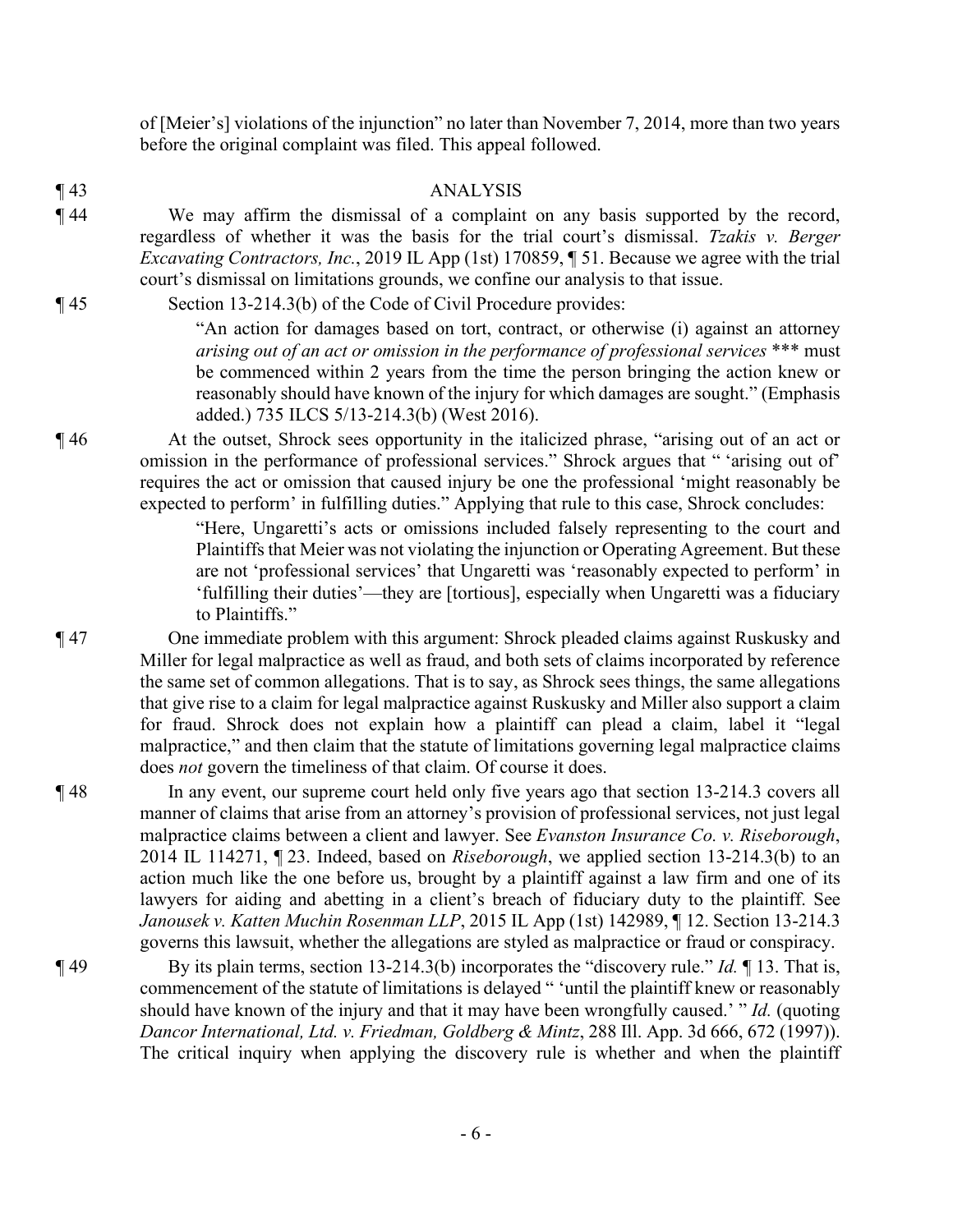develops "a reasonable belief that the injury was caused by wrongful conduct, thereby creating an obligation to inquire further on that issue." *Dancor*, 288 Ill. App. 3d at 673.

- ¶ 50 And significantly, it does not matter whether the plaintiff knows or suspects who the wrongdoer actually is; "[k]nowledge that an injury has been wrongfully caused 'does not mean knowledge of a specific defendant's negligent conduct' " or even " 'knowledge of the existence of a cause of action.' " *Janousek*, 2015 IL App (1st) 142989, ¶ 13 (quoting *Castello v. Kalis*, 352 Ill. App. 3d 736, 744 (2004)). Instead, "[a] person knows or reasonably should know an injury is 'wrongfully caused' when he or she possesses sufficient information concerning an injury and its cause to put a reasonable person on inquiry to determine whether actionable conduct had occurred." *Id.*
- ¶ 51 The complaint alleges that the court in the original 2009 Lawsuit entered an injunction prohibiting Meier from giving himself or his family any further "profit sharing" and limited Meier from paying himself and his family salaries in excess of certain specified amounts. The complaint alleges that Meier violated that injunction and that defendants, his lawyers, assisted him in this violation: First, they claimed Meier was only "accruing" these profits but not pocketing them. Later, they tried to persuade the court that these payments were things like "bonuses" or salary hikes.
- ¶ 52 So the question is at what point did plaintiffs have sufficient information to reasonably believe that they had suffered an injury and that it was wrongfully caused? If the answer is more than two years before the date they sued defendants—November 7, 2016—then their complaint is time-barred.
- 

¶ 53 As we will discuss, we must employ a different analysis when answering this question as to plaintiff Shrock, compared to our analysis of when the company, plaintiff BSM, had sufficient knowledge. So we will address them separately, starting with Shrock.

 $\blacksquare$  54 I

¶ 55 From the information we described above, it is immediately clear that Shrock had sufficient information to bring this lawsuit more than two years before he filed this lawsuit. We have detailed above numerous filings in the 2009 Lawsuit as well as the bankruptcy action, all of which predated this lawsuit by more than two years, that demonstrate Shrock's knowledge that Meier had violated the injunction. And even though, as noted above, it is not necessary that Shrock know the specific identity of those involved in this allegedly wrongful conduct (see *id.*), in fact several of those filings specifically accused defendants, the attorneys for Meier, as participating in Meier's violation by claiming in court that Meier was not violating that injunction.

- ¶ 56 Though we will not rehash everything we have described above, we would summarize it as follows.
- ¶ 57 First, though we could start earlier in the chronology: Shrock's August 2013 filing in the 2009 Lawsuit against Meier. There, Shrock alleged that Meier was trying to avoid the injunction by reclassifying forbidden "profit sharing" as bonuses or loans, noting there that he had proven those claims to be false via W-2s and other financial information, including expert testimony.

¶ 58 That filing also noted that defendant Ruskusky initially backed up his client Meier's claim that he was not pocketing this money, only to reverse course after being presented with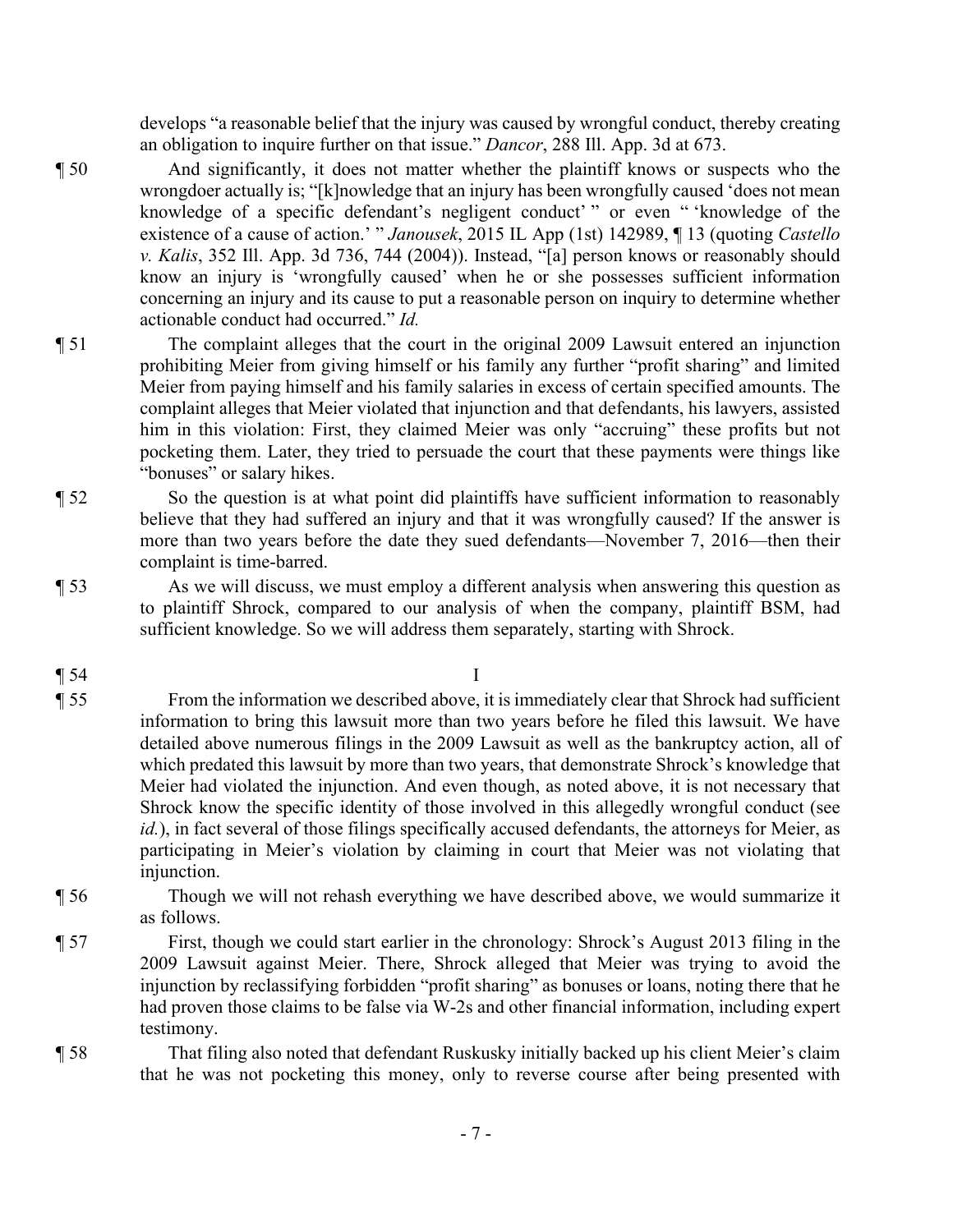Shrock's evidence and then claiming that they were mere bonuses or the like, not "profit sharing." The filing also claimed that the trial court was incredulous at counsel's position. And Shrock sought, in that filing, a rule to show cause against defendant Ruskusky and asked the court to sanction defendants Ruskusky and Ungaretti.

¶ 59 In his March 12, 2014, filing just after obtaining his massive verdict against Meier, Shrock reiterated the same arguments and claims, including defendant Ruskusky's assertions that Meier was not violating the injunction.

¶ 60 Those two filings, alone, are enough to show that Shrock possessed sufficient information to claim that he had been injured by the wrongful violation of the 2010 injunction, to say nothing of the fact that Shrock seemed quite clear on the parties—including Meier's lawyers, defendants herein—whom he considered guilty of that alleged violation.

- ¶ 61 In Shrock's July 14, 2014, filing in the bankruptcy action to object to Ungaretti's claim against Meier for payment of legal fees, Shrock out-and-out accused defendant Ungaretti of "conspiring with Meier to evade the injunction barring Meier from paying himself and [his wife and stepson] profit sharing." He even cited a decision from the Oregon Supreme Court, which he described as holding that "[l]awyers are not immune from liability when they act with a 'controlling shareholder[]' of a 'closely held corporation' who breaches his fiduciary duty by trying to 'squeeze out' a minority shareholder." Shrock was all but describing the lawsuit he would later file in November 2016.
- ¶ 62 If that is not enough, fourth and finally, as of November 7, 2014, there could be no doubt that Shrock knew that Meier had violated the injunction because Meier *admitted*, in his answer to BSM's putative complaint in bankruptcy, to all of those financial transfers, postinjunction, about which Shrock had been repeatedly and emphatically complaining.
- ¶ 63 So the record shows that, at least as early as August 2013, Shrock had ample information to suggest that Meier was wrongfully violating the injunction; that by July 14, 2014, Shrock had sufficient knowledge to file a pleading in federal bankruptcy court claiming that Ungaretti actively participated in and assisted Meier in violating the injunction; and that by November 7, 2014, Shrock had literal confirmation, straight from Meier himself, that Meier had engaged in the financial maneuvers that supposedly violated the injunction.
- ¶ 64 Even if we gave Shrock the most generous interpretation possible of this evidence, we agree with the trial court that Shrock had sufficient information, at least by November 7, 2014, if not over a year or two sooner, that he had been injured and that the injury was wrongfully caused. As his lawsuit was not filed until November 18, 2016, his complaint is barred by the statute of limitations.
- ¶ 65 Shrock argues that we should not judicially notice these filings in the underlying action or in the bankruptcy action. He claims that we may judicially notice that a document in another action was filed, but we cannot take judicial notice of the *substance* of those claims. See, *e.g.*, *People v. Crawford*, 2013 IL App (1st) 100310, ¶ 125 (judicial notice of fact that expert was deposed in other case was proper, but judicial notice of *substance* of expert's deposition testimony from another case inappropriate, as it "was not undisputed"); *People v. Shamhart*, 2016 IL App (5th) 130589, ¶ 39 (court may judicially notice that document was filed in other case, but factual allegations made therein not proper subject for judicial notice given that contents were disputed).
	- 8 -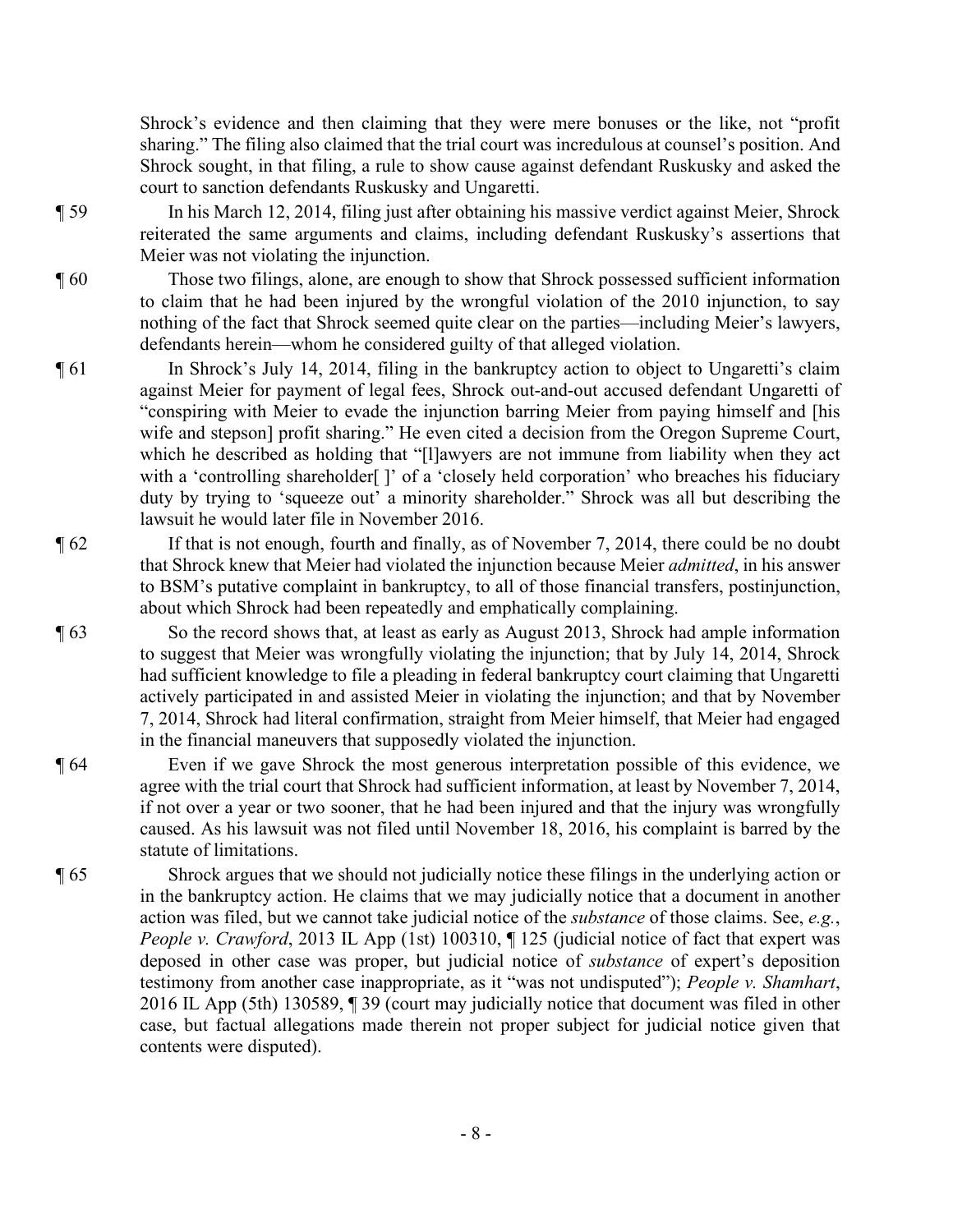- ¶ 66 We fully agree that it would be improper to judicially notice the allegations in a pleading filed in another lawsuit and take those allegations to be *established facts* in this case. But we are not doing that. We are talking here about information in Shrock's possession that would have given him a basis to know or reasonably know of his injury and that it was wrongfully caused. See *Janousek*, 2015 IL App (1st) 142989, ¶ 12; *Dancor*, 288 Ill. App. 3d at 672.
- ¶ 67 Take, for example, Shrock's objection to Ungaretti's claim in the bankruptcy proceeding filed on July 14, 2014, in which Shrock alleged that Ungaretti engaged in "misconduct in defending Meier" and "conspire[ed] with Meier to evade the [May 2010] injunction." We are merely judicially noticing that Shrock made those allegations, something we unquestionably may do. And from that, we are simply pointing out that, if Shrock had sufficient information to make those allegations in good faith in a federal bankruptcy filing as of July 2014, he certainly could have raised those same allegations at that time in a complaint against defendants.
- ¶ 68 Shrock repeatedly filed documents—motions, objections—claiming that he had proof that Meier had violated the injunction and pointing the finger squarely at defendants here, Meier's lawyers, as accomplices in Meier's wrongful conduct. Whether the substance of his claims were true is not the issue. The point is that he admitted that he possessed sufficient information to make those claims. Unless every one of those documents was entirely fictitious, in bad faith and in blatant violation of Illinois Supreme Court Rule 137 (eff. July 1, 2013) or similar federal rules governing good-faith pleadings—and Shrock has not disavowed any of those pleadings; he just says we cannot consider them—those documents conclusively establish that Shrock had more than enough information to bring this action, more than two years before he filed this action on November 18, 2016.
- ¶ 69 For these reasons, we agree with the trial court that Shrock's claims are barred by the statute of limitations.
- $\blacksquare$  70 II
- 

¶ 71 That leaves the timeliness of this complaint insofar as the other plaintiff, BSM, is concerned. BSM raises the same arguments above that Shrock did, and we reject those arguments for the same reasons we did as to Shrock.

¶ 72 But BSM adds another argument—that its statute of limitations was tolled under the "adverse domination" doctrine. The circuit court rejected that argument, and rightly so.

¶ 73 "Adverse domination" is an equitable doctrine that tolls the statute of limitations for claims by a corporation against its officers and directors during the time the corporation is controlled by those wrongdoing officers or directors. *Lease Resolution Corp. v. Larney*, 308 Ill. App. 3d 80, 86 (1999). The doctrine "creates a rebuttable presumption" that the corporation does not "know" of the injury as long as it is controlled by the wrongdoing officers and directors. *Id.* at 90; see *Resolution Trust Corp. v. Chapman*, 895 F. Supp. 1072, 1077-78 (C.D. Ill. 1995) (" '[T]he doctrine of adverse domination presumes that while the wrongdoers possess knowledge of the claim, the potential corporate plaintiff \*\*\* does not have meaningful knowledge with the ability to act on that knowledge until the wrongdoing directors and officers no longer control it.' " (quoting *Resolution Trust Corp. v. Farmer*, 865 F. Supp. 1143, 1155 (E.D. Pa.1994))). In this regard, the doctrine is " 'simply a common sense application of the discovery rule to a corporate plaintiff.' " *Larney*, 308 Ill. App. 3d at 87 (quoting *Chapman*, 895 F. Supp. at 1078).

- 9 -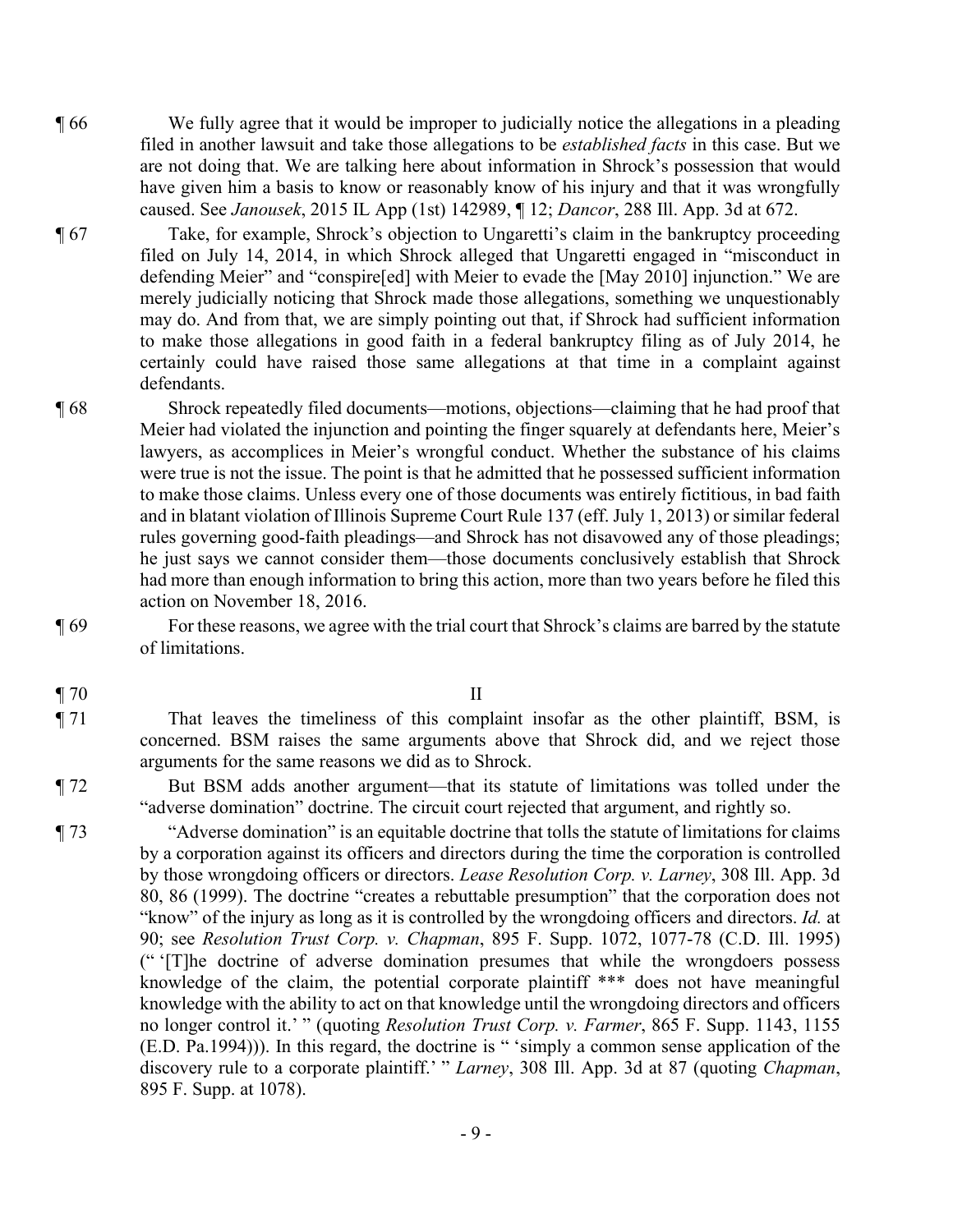- ¶ 74 The rationale is simply that controlling managers or directors engaged in corporate wrongdoing cannot be expected to sue themselves or tell others about their misconduct. *Id.* at 86; see also *Federal Deposit Insurance Corp. v. Greenwood*, 739 F. Supp. 450, 453 (C.D. Ill. 1989); *Independent Trust Corp. v. Stewart Information Services Corp.*, 665 F.3d 930, 935 (7th Cir. 2012) ("Because a plaintiff-corporation can learn that it has been injured only through the knowledge of its agents, if the agents' interests are adverse to the corporation, the agents' knowledge is not imputed to the corporation.").
- ¶ 75 And this doctrine applies not only to a corporation's lawsuit against his wrongdoing manager or director but also to a corporation's suit against any noncorporate actors who conspired with or aided the corporate wrongdoer. *Larney*, 308 Ill. App. 3d at 89-90 (doctrine tolled limitations period as to claims against "nonboard-member co-conspirator" as well as board-member defendants); *Independent Trust Corp.*, 665 F.3d at 936-37. The reasoning is the same: if a controlling board of directors or managers are unlikely to sue themselves, they are just as unlikely to sue the noncorporate actors who are helping them commit the wrongful conduct, as doing so would obviously shine a light on their own misconduct. *Larney*, 308 Ill. App. 3d at 89-90; *Independent Trust Corp.*, 665 F.3d at 936-37.
- ¶ 76 Here, then, BSM would point to the fact that Meier was the sole manager and overwhelming majority owner of BSM until Shrock purchased the company from Meier in 2015 in the bankruptcy proceeding. Until that time, so the argument goes, BSM's statute of limitations should be tolled because just as Meier would never have permitted a lawsuit against himself or admitted to wrongdoing, likewise he never would have authorized a suit against his coconspirator lawyers (defendants here), which would have exposed his own wrongdoing. Thus, says BSM, as the statute did not begin to run until 2015, when Meier sold his interest in BSM to Shrock, this lawsuit, filed in November 2016, was timely as to BSM's claims.

¶ 77 But as we noted above, the adverse-domination doctrine creates only a rebuttable presumption that the corporation lacks knowledge of its manager's wrongdoing. *Larney*, 308 Ill. App. 3d at 90. That presumption "may be rebutted \*\*\* by evidence that someone other than the wrongdoing directors had knowledge of the cause of action and both the ability and the motivation to bring suit." *Id.*; *In re Emerald Casino, Inc.*, 867 F.3d 743, 760-61 (7th Cir. 2017) (citing *Larney*, 308 Ill. App. 3d at 90); see also *Resolution Trust Corp. v. Smith*, 872 F. Supp. 805, 814 (D. Or. 1995); *Resolution Trust Corp. v. Grant*, 901 P.2d 807, 816 (Okla. 1995).

- ¶ 78 Here, that presumption has been rebutted. First, it cannot be seriously disputed that "someone other than the wrongdoing directors had knowledge of the cause of action." *Larney*, 308 Ill. App. 3d at 90. Shrock, as we have explained, had knowledge of BSM's potential claims in 2013 and throughout 2014 but certainly no later than November 7, 2014. Nor is there any doubt that Shrock had "the motivation to bring suit." *Id.* Shrock, in point of fact, has now filed two lawsuits (this one and the 2009 Lawsuit against Meier) seeking to recoup damages for harm that Meier, BSM's manager, caused BSM to suffer. And he filed multiple motions alleging violations of the 2010 injunction. Nobody could question Shrock's motivation.
- ¶ 79 That leaves to be determined whether Shrock had "the ability" to bring suit on behalf of BSM on November 7, 2014. He did. At all relevant times (and currently), section 40-1 of the Limited Liability Company Act, which governs manager-managed limited liability companies like BSM (see 805 ILCS 180/15-1 (West 2014)), provided in pertinent part:

"Right of action. No action shall be brought by a member \*\*\* in the right of a limited liability company to recover a judgment in its favor unless members or managers with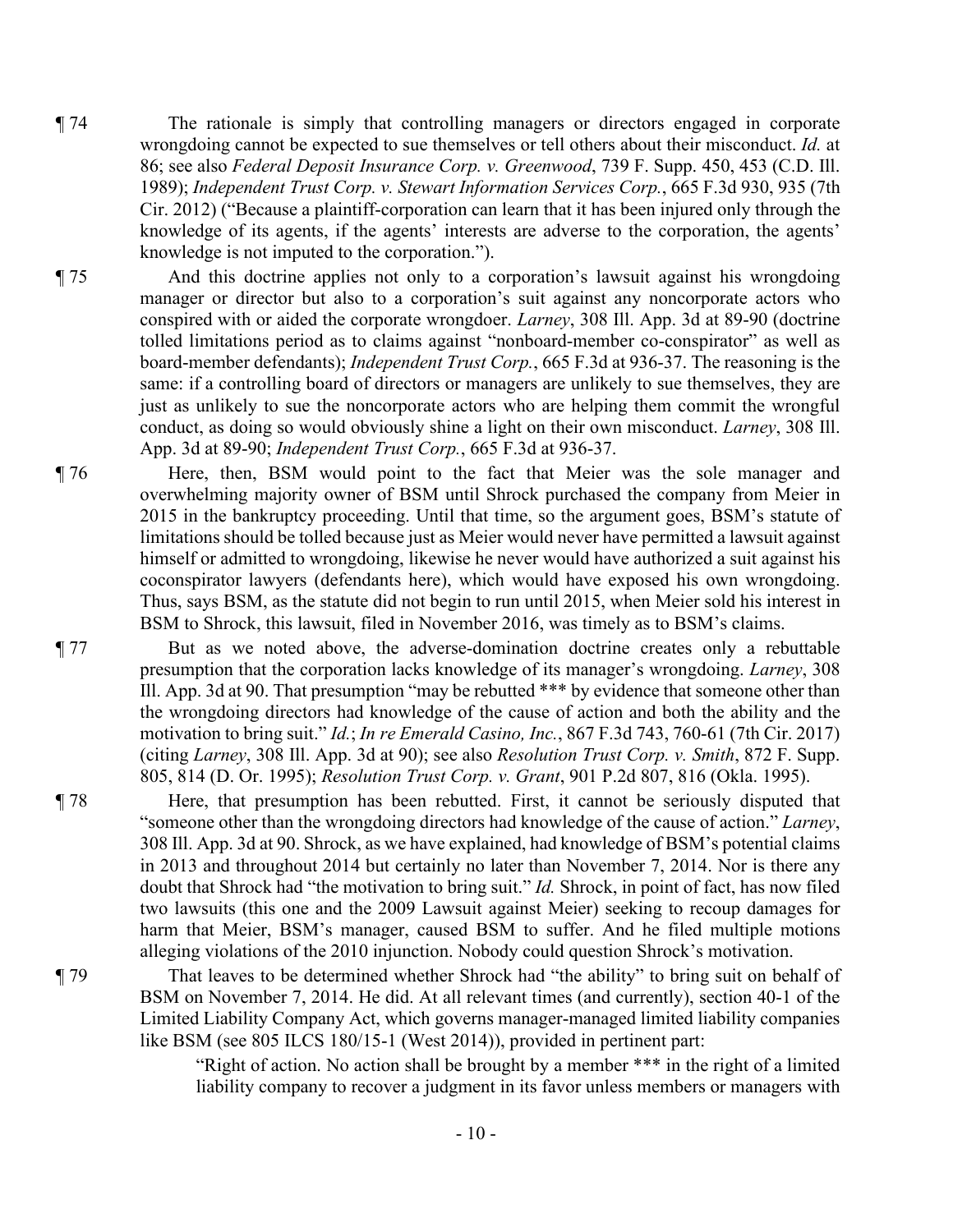authority to do so have refused to bring the action or unless an effort to cause those members or managers to bring the action is not likely to succeed." *Id.* § 40-1.

- ¶ 80 Thus, to determine whether Shrock could have brought a derivative suit against Ungaretti and its lawyers on behalf of BSM, we must determine whether (1) the BSM manager "with authority" to initiate a suit against Ungaretti on BSM's behalf refused to do so or (2) "an effort to cause" the BSM manager with authority to authorize such litigation would have been unlikely to succeed. See *id.*
- ¶ 81 Here, Meier was the manager with authority to authorize BSM to initiate litigation. Indeed, under section 6.1.2 of the operating agreement, Meier, as BSM's sole manager, had the "full, exclusive, and complete discretion, power, and authority" to "manage, control, administer, and operate" BSM and "make all decisions affecting such business and affairs." Without a doubt, a limited liability company's decision to initiate litigation squarely relates to the company's "business" or "affairs." And pursuant to the agreement, when it came to BSM's "business and affairs," Meier's word was law: He had "full, exclusive, and complete discretion, power, and authority" to "make all decisions affecting [BSM's] business and affairs."
- ¶ 82 The crux of Shrock's dispute with Meier was that Meier diluted BSM's financial assets for his own gain, to the detriment of Shrock and BSM. His beef with Ungaretti and its lawyers was born of the same dispute: They helped Meier in a fraudulent scheme to circumvent the 2010 injunction and continue depleting BSM's assets.
- ¶ 83 Given the nature of Shrock's allegations in this case, there is simply no possibility that Meier, had he been asked by Shrock, would have authorized this lawsuit. Meier repeatedly denied violating the injunction via his attorneys in the 2009 Lawsuit. He never would have authorized a lawsuit against himself raising those same allegations. Indeed, *Larney* itself recognizes the inherent futility in asking a corporate director to initiate litigation targeted at that person's own wrongdoing. See *Larney*, 308 Ill. App. 3d at 86; see also *Caparos v. Morton*, 364 Ill. App. 3d 159, 170 (2006) ("It would have been futile for plaintiffs to have requested that Morton or DeGraff sue themselves and the corporate general partner \*\*\*."); *Brown v. Tenney*, 155 Ill. App. 3d 605, 610 (1987) ("[G]enerally in a case such as that before us, where the majority of directors are themselves involved in the matters complained of, it is evident that a demand would be unavailing and therefore can be excused."); *Valiquet v. First Federal Savings & Loan Ass'n of Chicago*, 87 Ill. App. 3d 195, 200 (1979) (finding that demand requirement for shareholder derivative lawsuits brought under Illinois law was excused, as such request would have been futile in light of plaintiff's allegations that defendant's directors faced joint and several liability for participating in fraudulent scheme to usurp corporate opportunities).
- ¶ 84 Because a request to authorize this litigation would have been hopelessly futile, Shrock was entitled, under section 40-1, to file a lawsuit on BSM's behalf against Ungaretti, its successor Nixon Peabody, and the two individual attorneys. And, as we have explained, Shrock knew by no later than November 7, 2014, and in our opinion well before that, that Meier was violating the injunction. Thus, at that point in time, Shrock could have initiated a derivative action on behalf of BSM against defendants here, Meier's lawyers.
- ¶ 85 Because Shrock had the motivation, ability, and requisite knowledge to bring a cause of action against Ungaretti long before the two-year window, the adverse-domination presumption in this case was rebutted. As a result, that doctrine cannot be applied to toll the running of BSM's statute of limitations. BSM's claims are likewise time-barred.

- 11 -